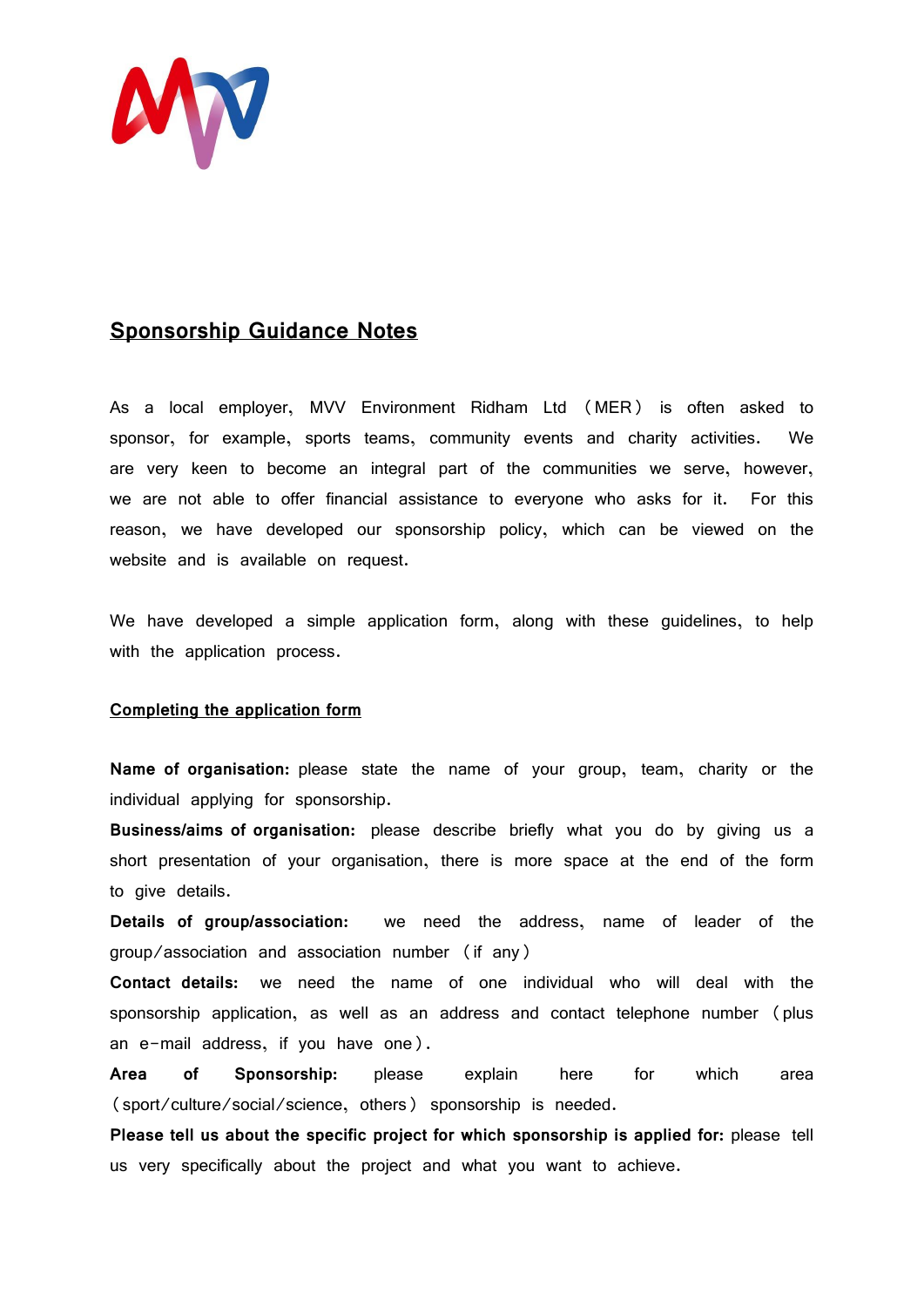

**What sponsorship is required? (Eg for kit, materials, costs, etc.):** please be very specific about what you will use the sponsorship money for. Include a breakdown of the separate items if you wish to spend it on more than one thing

**How much is required:** tell us exactly how much you need, including a breakdown of the separate amounts if you wish to spend it on more than one thing (we may be able to provide some of the money you are looking for, even if we cannot offer the full amount).

**Please tell us about your organisation and how it helps your local community and/or relates to MER's business and aims and what kind of consideration you can provide:**  this is your chance to tell us about your group, team or charity and why you deserve sponsorship. Please see the criteria below, which we will use when assessing all sponsorship applications. We do not expect that groups will meet all of the criteria, just be honest and open in your application.

**Please use this space to tell us anything else you would like us to consider in assessing your application:** this is simply an extra space for you to tell us about your project, especially if this information has not been covered elsewhere on the application form.

## **Assessment criteria**

We will consider the following assessment criteria in two steps when looking at all sponsorship requests:

**Step 1**: All of the following four criteria have to be fulfilled to qualify for Step 2 assessment:

- 1. Application is generally correctly completed (coherent, proper)
- 2. Sponsorship relates to specific needs or projects (no general sponsorship of an association)
- 3. The sponsored activity or project is within 5 miles of MER's site at Ridham Dock